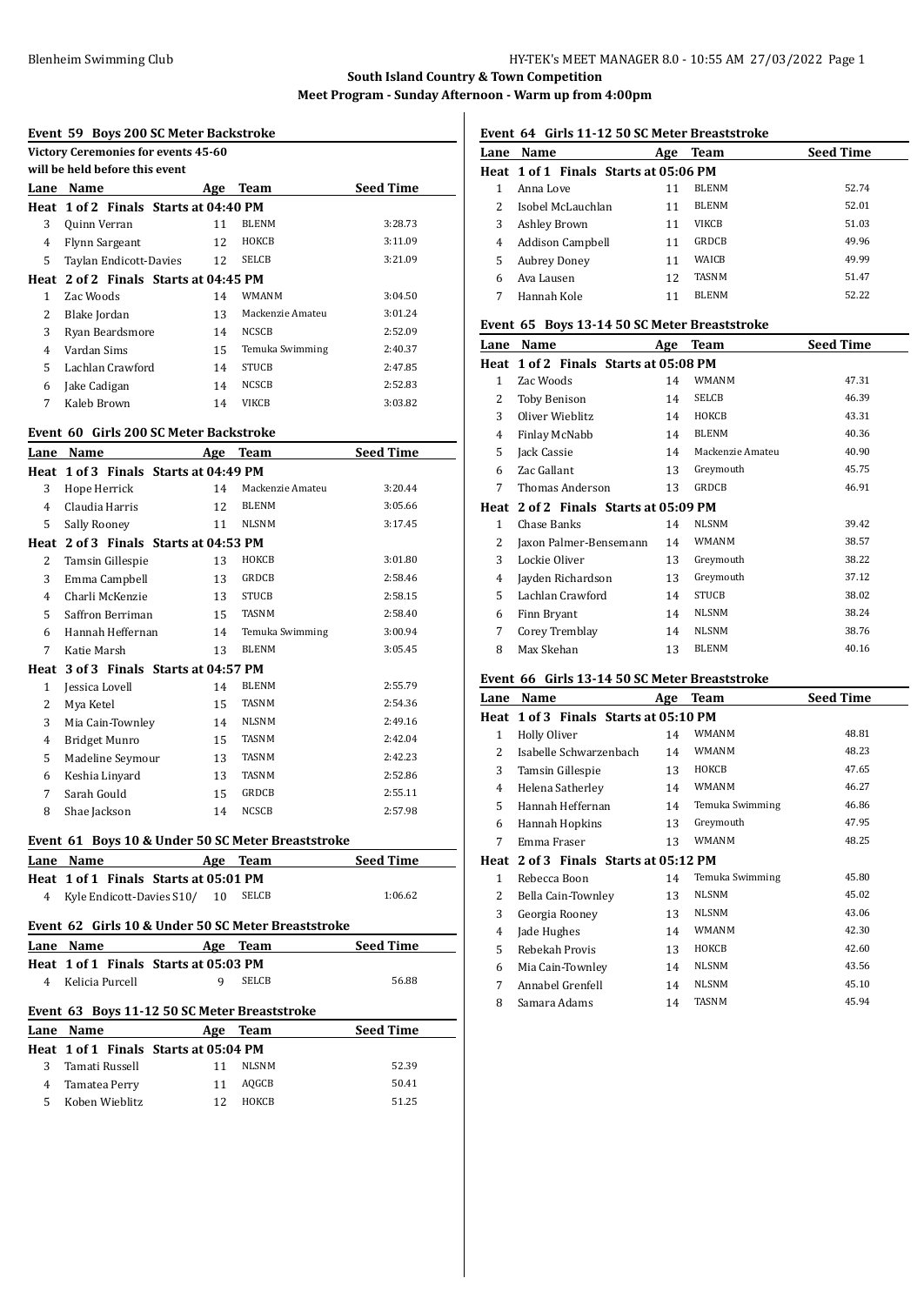|                                                                                               | Heat 3 Finals (#66 Girls 13-14 50 SC Meter Breaststroke) |     |                  |                  |  |  |
|-----------------------------------------------------------------------------------------------|----------------------------------------------------------|-----|------------------|------------------|--|--|
| 1                                                                                             | Mia Flint                                                | 13  | <b>JASCB</b>     | 42.09            |  |  |
| 2                                                                                             | Shakayla Brown                                           | 13  | HOKSL            | 41.48            |  |  |
| 3                                                                                             | Emma Campbell                                            | 13  | GRDCB            | 40.78            |  |  |
| 4                                                                                             | Jessica Lovell                                           | 14  | <b>BLENM</b>     | 40.15            |  |  |
| 5                                                                                             | <b>Tegen Stewart</b>                                     | 13  | <b>NLSNM</b>     | 40.70            |  |  |
| 6                                                                                             | Keshia Linyard                                           | 13  | TASNM            | 40.81            |  |  |
| 7                                                                                             | Sophie Kole                                              | 14  | <b>BLENM</b>     | 41.67            |  |  |
| 8                                                                                             | Charli Grenfell                                          | 13  | <b>NLSNM</b>     | 42.14            |  |  |
|                                                                                               |                                                          |     |                  |                  |  |  |
| Event 67 Boys 15 & Over 50 SC Meter Breaststroke<br><b>Seed Time</b><br>Lane Name<br>Age Team |                                                          |     |                  |                  |  |  |
|                                                                                               | Heat 1 of 1 Finals Starts at 05:15 PM                    |     |                  |                  |  |  |
| 3                                                                                             | Kaleb O'Neill                                            | 15  | Mackenzie Amateu | 40.84            |  |  |
| 4                                                                                             | Jack Boorer-Lilley                                       | 15  | Temuka Swimming  | 36.80            |  |  |
| 5                                                                                             | Harrison Bentley                                         | 15  | <b>SELCB</b>     | 40.53            |  |  |
| 6                                                                                             | <b>Lucas Masters</b>                                     | 15  | HOKCB            | 42.83            |  |  |
|                                                                                               |                                                          |     |                  |                  |  |  |
|                                                                                               | Event 68 Girls 15 & Over 50 SC Meter Breaststroke        |     |                  |                  |  |  |
|                                                                                               | Victory ceremonies for events 61-70                      |     |                  |                  |  |  |
|                                                                                               | will immediately follow this event                       |     |                  |                  |  |  |
|                                                                                               | Lane Name                                                | Age | Team             | <b>Seed Time</b> |  |  |
|                                                                                               | Heat 1 of 1 Finals Starts at 05:16 PM                    |     |                  |                  |  |  |
| 2                                                                                             | Freya Craig                                              | 15  | ноксв            | 44.42            |  |  |
| 3                                                                                             | Amy Oliver                                               | 15  | <b>WMANM</b>     | 42.57            |  |  |
| 4                                                                                             | Caitlin Eden                                             | 15  | NLSNM            | 40.20            |  |  |
| 5                                                                                             | Hollie McKay                                             | 17  | WMANM            | 40.92            |  |  |
| 6                                                                                             | Keita McKay                                              | 15  | <b>WMANM</b>     | 43.58            |  |  |
|                                                                                               |                                                          |     |                  |                  |  |  |
|                                                                                               |                                                          |     |                  |                  |  |  |
|                                                                                               | Event 71 Boys 11-12 100 SC Meter IM                      |     |                  |                  |  |  |
|                                                                                               | Lane Name<br>Heat 1 of 1 Finals Starts at 05:17 PM       |     | Age Team         | <b>Seed Time</b> |  |  |
| 2                                                                                             |                                                          | 12  | STUCB            | 1:42.55          |  |  |
| 3                                                                                             | Isaac Boorer-Lilley                                      | 11  | NCSCB            | 1:41.08          |  |  |
| 4                                                                                             | James Trimboy<br>Quinn Verran                            | 11  | BLENM            | 1:35.63          |  |  |
| 5                                                                                             | Koben Wieblitz                                           | 12  | HOKCB            | 1:36.84          |  |  |
| 6                                                                                             | Bruno Resende                                            | 12  | Temuka Swimming  | 1:42.23          |  |  |
| 7                                                                                             | Daniel Heffernan                                         | 11  | Temuka Swimming  | 1:50.68          |  |  |
|                                                                                               |                                                          |     |                  |                  |  |  |
|                                                                                               | Event  72   Girls 11-12 100 SC Meter IM                  |     |                  |                  |  |  |
| <u>Lane</u>                                                                                   | Name                                                     |     | Age Team         | <b>Seed Time</b> |  |  |
|                                                                                               | Heat 1 of 1 Finals Starts at 05:20 PM                    |     |                  |                  |  |  |
| 2                                                                                             | <b>Esme Tombs</b>                                        | 11  | <b>STUCB</b>     | 1:46.32          |  |  |
| 3                                                                                             | Monique Tantrum                                          | 12  | <b>BLENM</b>     | 1:45.05          |  |  |
| 4                                                                                             | Ashley Brown                                             | 11  | <b>VIKCB</b>     | 1:40.24          |  |  |
| 5                                                                                             | <b>Addison Campbell</b>                                  | 11  | GRDCB            | 1:42.28          |  |  |
| 6                                                                                             | Anna Love                                                | 11  | <b>BLENM</b>     | 1:45.78          |  |  |
| 7                                                                                             | Hannah Kole                                              | 11  | <b>BLENM</b>     | 1:46.94          |  |  |
|                                                                                               | Event 73 Boys 13-14 100 SC Meter IM                      |     |                  |                  |  |  |
| Lane                                                                                          | Name                                                     | Age | Team             | Seed Time        |  |  |
|                                                                                               | Heat 1 of 3 Finals Starts at 05:22 PM                    |     |                  |                  |  |  |
| 3                                                                                             | Toby Benison                                             | 14  | SELCB            | 1:42.38          |  |  |
| 4                                                                                             | Thomas Anderson                                          | 13  | GRDCB            | 1:36.96          |  |  |

### **Heat 2 of 3 Finals Starts at 05:25 PM**

| 2    | Finn Chatterton                  | 13 | <b>NCSCB</b>     | 1:32.88 |
|------|----------------------------------|----|------------------|---------|
| 3    | Finn Bryant                      | 14 | <b>NLSNM</b>     | 1:17.08 |
| 4    | Oliver Wieblitz                  | 14 | HOKCB            | 1:16.39 |
| 5    | Jaxon Palmer-Bensemann           | 14 | <b>WMANM</b>     | 1:16.83 |
| 6    | Blake Jordan                     | 13 | Mackenzie Amateu | 1:27.82 |
| 7    | Eise Tijsen                      | 14 | <b>WMANM</b>     | 1:34.29 |
| Heat | 3 of 3 Finals Starts at 05:27 PM |    |                  |         |
| 1    | Max Skehan                       | 13 | <b>BLENM</b>     | 1:14.92 |
| 2    | Chase Banks                      | 14 | <b>NLSNM</b>     | 1:14.31 |
| 3    | Ryan Beardsmore                  | 14 | <b>NCSCB</b>     | 1:13.37 |
| 4    | Lockie Oliver                    | 13 | Greymouth        | 1:12.00 |
| 5    | Emil Fischer                     | 14 | Greymouth        | 1:13.11 |
| 6    | Jayden Richardson                | 13 | Greymouth        | 1:14.14 |
| 7    | Sam McAlister                    | 14 | <b>NCSCB</b>     | 1:14.40 |
| 8    | Corey Tremblay                   | 14 | <b>NLSNM</b>     | 1:15.45 |

# **Event 74 Girls 13-14 100 SC Meter IM**

|                | Lane Name                             | Age | <b>Team</b>      | <b>Seed Time</b> |
|----------------|---------------------------------------|-----|------------------|------------------|
|                | Heat 1 of 4 Finals Starts at 05:29 PM |     |                  |                  |
| $\mathbf{1}$   | Pippa Fissenden                       | 13  | <b>BLENM</b>     | 1:37.54          |
| 2              | Phoebe Chatterton                     | 14  | NCSCB            | 1:36.43          |
| 3              | Milla Anticich                        | 14  | <b>NLSNM</b>     | 1:33.25          |
| 4              | Keshia Linyard                        | 13  | <b>TASNM</b>     | 1:32.01          |
| 5              | Rebecca Boon                          | 14  | Temuka Swimming  | 1:32.59          |
| 6              | Matilda Knowler                       | 13  | <b>VIKCB</b>     | 1:33.31          |
| 7              | Holly Oliver                          | 14  | <b>WMANM</b>     | 1:36.71          |
| 8              | Alexis Miller                         | 14  | Temuka Swimming  | 1:39.02          |
|                | Heat 2 of 4 Finals Starts at 05:31 PM |     |                  |                  |
| $\mathbf{1}$   | Hope Herrick                          | 14  | Mackenzie Amateu | 1:29.96          |
| 2              | Isabelle Schwarzenbach                | 14  | <b>WMANM</b>     | 1:29.45          |
| 3              | Tamsin Gillespie                      | 13  | HOKCB            | 1:28.38          |
| 4              | Helena Satherley                      | 14  | <b>WMANM</b>     | 1:27.18          |
| 5              | Shae Jackson                          | 14  | NCSCB            | 1:28.26          |
| 6              | Charli McKenzie                       | 13  | <b>STUCB</b>     | 1:28.41          |
| 7              | Carys McNabb                          | 13  | <b>BLENM</b>     | 1:29.68          |
| 8              | Samara Adams                          | 14  | <b>TASNM</b>     | 1:30.65          |
|                | Heat 3 of 4 Finals Starts at 05:34 PM |     |                  |                  |
| $\mathbf{1}$   | Georgia Rooney                        | 13  | <b>NLSNM</b>     | 1:23.66          |
| $\overline{c}$ | Mia Flint                             | 13  | <b>JASCB</b>     | 1:21.86          |
| 3              | Charli Grenfell                       | 13  | NLSNM            | 1:20.03          |
| $\overline{4}$ | Jorja Kyle                            | 14  | ноксв            | 1:19.71          |
| 5              | Shakayla Brown                        | 13  | HOKSL            | 1:20.02          |
| 6              | Alexis Sandall                        | 14  | <b>NLSNM</b>     | 1:21.42          |
| 7              | Sophie Whittaker                      | 13  | Greymouth        | 1:22.04          |
| 8              | Bella Cain-Townley                    | 13  | <b>NLSNM</b>     | 1:23.95          |
|                | Heat 4 of 4 Finals Starts at 05:36 PM |     |                  |                  |
| $\mathbf{1}$   | Olivia Huata-Findlay                  | 14  | NLSNM            | 1:19.40          |
| 2              | Ariana Ferguson                       | 14  | <b>NCSCB</b>     | 1:17.81          |
| 3              | Rosie Goomes                          | 13  | <b>NLSNM</b>     | 1:16.79          |
| $\overline{4}$ | Kyla Thorstensen                      | 14  | <b>BLENM</b>     | 1:16.50          |
| 5              | Sophie Kole                           | 14  | BLENM            | 1:16.75          |
| 6              | Jade Hughes                           | 14  | WMANM            | 1:16.96          |
| 7              | Katie Marsh                           | 13  | <b>BLENM</b>     | 1:19.23          |
| 8              | Rebekah Provis                        | 13  | ноксв            | 1:19.44          |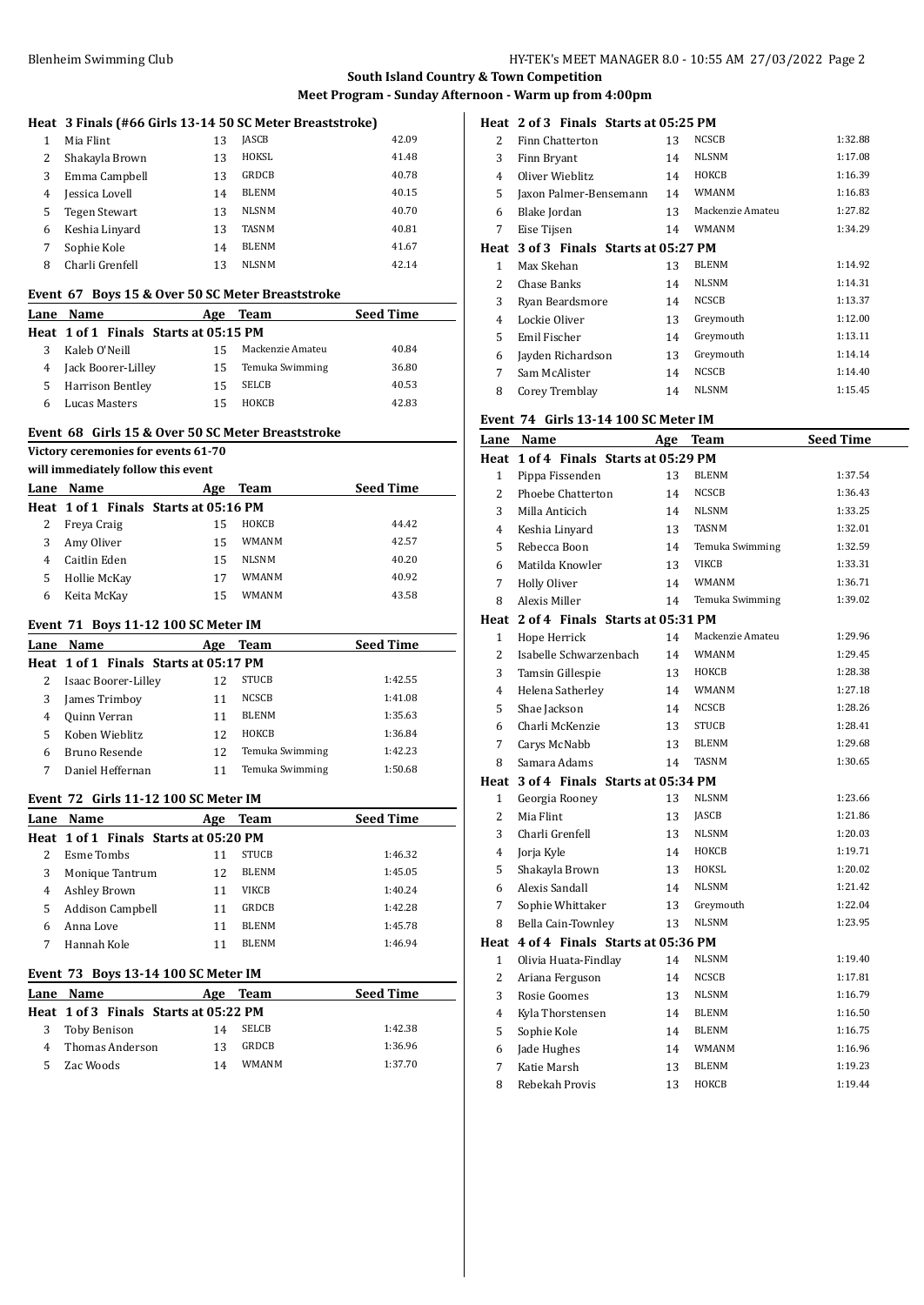#### Blenheim Swimming Club HY-TEK's MEET MANAGER 8.0 - 10:55 AM 27/03/2022 Page 3

# **South Island Country & Town Competition Meet Program - Sunday Afternoon - Warm up from 4:00pm**

#### **Event 75 Boys 15 & Over 100 SC Meter IM**

| Livent 75 Doys 15 & Over 100 56 Meter IM |                                       |     |                  |                  |
|------------------------------------------|---------------------------------------|-----|------------------|------------------|
| Lane                                     | Name                                  | Age | Team             | <b>Seed Time</b> |
|                                          | Heat 1 of 1 Finals Starts at 05:38 PM |     |                  |                  |
|                                          | Jared Davidson                        | 16  | HOKCB            | 1:23.88          |
| 2                                        | Dylan Reid                            | 15  | <b>WMANM</b>     | 1:16.61          |
| 3                                        | Harrison Bentley                      | 15  | <b>SELCB</b>     | 1:14.76          |
| 4                                        | Vardan Sims                           | 15  | Temuka Swimming  | 1:11.44          |
| 5                                        | Talisker Dougan                       | 16  | <b>NCSCB</b>     | 1:12.12          |
| 6                                        | Kaleb O'Neill                         | 15  | Mackenzie Amateu | 1:15.91          |
| 7                                        | Kurt Berry                            | 15  | Greymouth        | 1:19.77          |
| 8                                        | Lucas Masters                         | 15  | HOKCB            | 1:28.31          |
|                                          |                                       |     |                  |                  |

#### **Event 76 Girls 15 & Over 100 SC Meter IM**

| Lane | Name                                  | Age | Team             | <b>Seed Time</b> |
|------|---------------------------------------|-----|------------------|------------------|
|      | Heat 1 of 2 Finals Starts at 05:40 PM |     |                  |                  |
| 3    | Chelsea Mandeno                       | 15  | <b>BLENM</b>     | 1:34.92          |
| 4    | Sarah Gould                           | 15  | GRDCB            | 1:32.34          |
| 5    | Ruby Marquet                          | 15  | <b>NCSCB</b>     | 1:34.21          |
|      | Heat 2 of 2 Finals Starts at 05:42 PM |     |                  |                  |
| 1    | Saffron Berriman                      | 15  | TASNM            | 1:30.05          |
| 2    | Caitlyn Gallant                       | 16  | Greymouth        | 1:23.68          |
| 3    | Merryn Jellie                         | 15  | ноксв            | 1:22.78          |
| 4    | Amy Oliver                            | 15  | WMANM            | 1:18.51          |
| 5    | Kaja McKenzie                         | 16  | Mackenzie Amateu | 1:19.67          |
| 6    | Keita McKay                           | 15  | WMANM            | 1:23.25          |
| 7    | Freya Craig                           | 15  | HOKCB            | 1:27.96          |

#### **Event 77 Boys 200 SC Meter Butterfly**

|                                       | Lane Name                             | Age | Team         | <b>Seed Time</b> |
|---------------------------------------|---------------------------------------|-----|--------------|------------------|
|                                       | Heat 1 of 1 Finals Starts at 05:44 PM |     |              |                  |
| 4                                     | Lachlan Crawford                      | 14  | <b>STUCB</b> | 2:41.00          |
|                                       | 5 Finlay McNabb                       | 14  | <b>BLENM</b> | 3:03.52          |
| Event 78 Girls 200 SC Meter Butterfly |                                       |     |              |                  |

# **Lane Name Age Team Seed Time Heat 1 of 1 Finals Starts at 05:48 PM** Jade Hughes 14 WMANM 3:01.95 Sophie Kole 14 BLENM 3:03.56

#### **Event 79 Boys 10 & Under 100 SC Meter Freestyle**

| Lane Name                             |  | Age Team | <b>Seed Time</b> |
|---------------------------------------|--|----------|------------------|
| Heat 1 of 1 Finals Starts at 05:52 PM |  |          |                  |
| 4 Kyle Endicott-Davies S10/ 10        |  | SELCB    | 1:44.02          |

### **Event 80 Girls 10 & Under 100 SC Meter Freestyle**

| Lane Name         | Age Team                              | <b>Seed Time</b> |
|-------------------|---------------------------------------|------------------|
|                   | Heat 1 of 1 Finals Starts at 05:54 PM |                  |
| 4 Kelicia Purcell | SELCB<br>Q                            | 1:37.00          |

# **Event 81 Boys 11-12 100 SC Meter Freestyle**

| <b>Lane Name</b>    | Age | Team            | <b>Seed Time</b>                      |
|---------------------|-----|-----------------|---------------------------------------|
|                     |     |                 |                                       |
| Isaac Boorer-Lilley | 12  | <b>STUCB</b>    | 1:26.39                               |
| Tamati Russell      |     | NLSNM           | 1:22.80                               |
| Bruno Resende       | 12  | Temuka Swimming | 1.2422                                |
|                     |     |                 | Heat 1 of 2 Finals Starts at 05:56 PM |

### **Heat 2 of 2 Finals Starts at 05:58 PM**

| 2 | James Trimboy          | 11 | NCSCB           | 1:21.96 |
|---|------------------------|----|-----------------|---------|
| 3 | Koben Wieblitz         | 12 | HOKCB           | 1:20.89 |
| 4 | Tamatea Perry          | 11 | AOGCB           | 1:20.07 |
| 5 | Daniel Heffernan       | 11 | Temuka Swimming | 1:20.48 |
| 6 | Quinn Verran           | 11 | <b>BLENM</b>    | 1:21.29 |
|   | Taylan Endicott-Davies | 12 | <b>SELCB</b>    | 1:22.45 |

### **Event 82 Girls 11-12 100 SC Meter Freestyle**

|   | <b>Lane Name</b>                      | Age | <b>Team</b>  | <b>Seed Time</b> |
|---|---------------------------------------|-----|--------------|------------------|
|   | Heat 1 of 1 Finals Starts at 06:01 PM |     |              |                  |
|   | Hannah Kole                           | 11  | <b>BLENM</b> | 1:30.59          |
| 3 | Nia Linyard                           | 11  | <b>TASNM</b> | 1:27.65          |
| 4 | Esme Tombs                            | 11  | <b>STUCB</b> | 1:22.64          |
| 5 | <b>Aubrey Doney</b>                   | 11  | <b>WAICB</b> | 1:22.97          |
| 6 | Ava Lausen                            | 12  | <b>TASNM</b> | 1:29.11          |
|   | Monique Tantrum                       | 12  | <b>BLENM</b> | 1:30.78          |

#### **Event 83 Boys 13-14 100 SC Meter Freestyle**

| Lane           | Name                                  | Age | Team             | <b>Seed Time</b> |
|----------------|---------------------------------------|-----|------------------|------------------|
| Heat           | 1 of 3 Finals Starts at 06:03 PM      |     |                  |                  |
| 3              | Thomas Anderson                       | 13  | <b>GRDCB</b>     | 1:20.51          |
| 4              | Kaleb Brown                           | 14  | <b>VIKCB</b>     | 1:17.23          |
| 5              | Finn Chatterton                       | 13  | <b>NCSCB</b>     | 1:18.46          |
| 6              | Jaeger Sims                           | 13  | Temuka Swimming  | 1:21.13          |
|                | Heat 2 of 3 Finals Starts at 06:05 PM |     |                  |                  |
| $\mathbf{1}$   | Blake Jordan                          | 13  | Mackenzie Amateu | 1:14.25          |
| $\overline{c}$ | Zac Gallant                           | 13  | Greymouth        | 1:11.00          |
| 3              | Jayden Richardson                     | 13  | Greymouth        | 1:08.57          |
| 4              | Emil Fischer                          | 14  | Greymouth        | 1:05.58          |
| 5              | Oliver Wieblitz                       | 14  | ноксв            | 1:08.36          |
| 6              | Zac Woods                             | 14  | <b>WMANM</b>     | 1:09.80          |
| 7              | Eise Tijsen                           | 14  | <b>WMANM</b>     | 1:14.08          |
| 8              | Jack Cassie                           | 14  | Mackenzie Amateu | 1:15.21          |
| Heat           | 3 of 3 Finals Starts at 06:07 PM      |     |                  |                  |
| $\mathbf{1}$   | Jaxon Palmer-Bensemann                | 14  | <b>WMANM</b>     | 1:05.32          |
| 2              | Corey Tremblay                        | 14  | <b>NLSNM</b>     | 1:04.12          |
| 3              | Finlay McNabb                         | 14  | <b>BLENM</b>     | 1:03.95          |
| 4              | Lockie Oliver                         | 13  | Greymouth        | 1:02.29          |
| 5              | Sam McAlister                         | 14  | <b>NCSCB</b>     | 1:02.66          |
| 6              | Jake Cadigan                          | 14  | <b>NCSCB</b>     | 1:04.02          |
| 7              | Chase Banks                           | 14  | <b>NLSNM</b>     | 1:04.50          |
| 8              | Finn Bryant                           | 14  | <b>NLSNM</b>     | 1:05.49          |
|                |                                       |     |                  |                  |

# **Event 84 Girls 13-14 100 SC Meter Freestyle**

|   | Lane Name                             | Age | Team            | <b>Seed Time</b> |
|---|---------------------------------------|-----|-----------------|------------------|
|   | Heat 1 of 5 Finals Starts at 06:08 PM |     |                 |                  |
|   | Alexis Miller                         | 14  | Temuka Swimming | 1:26.30          |
|   | Rebecca Boon                          | 14  | Temuka Swimming | 1:22.08          |
| 5 | Pippa Fissenden                       | 13  | BLENM           | 1:26.22          |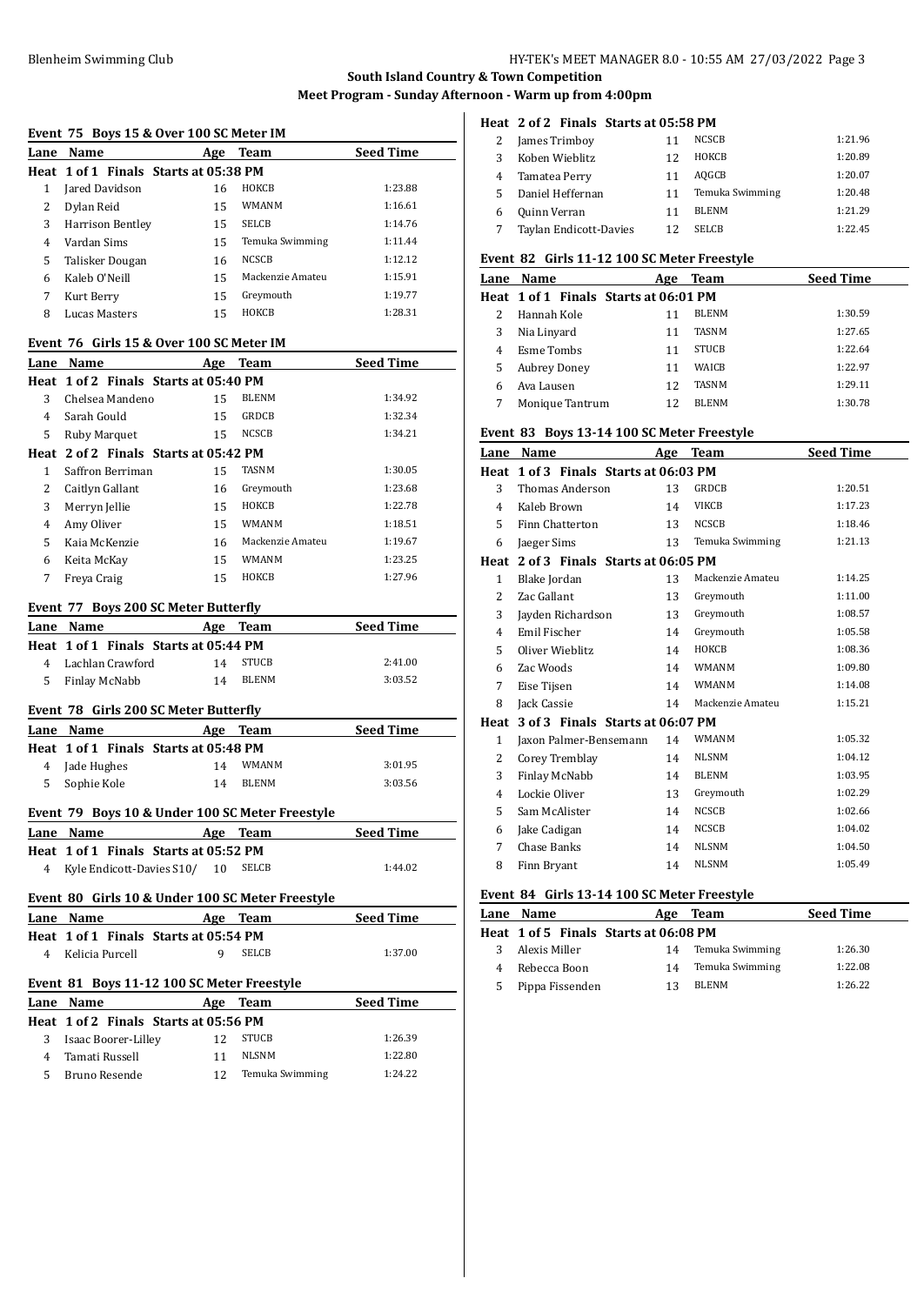|                | Heat 2 Finals (#84 Girls 13-14 100 SC Meter Freestyle)                                                          |    |                  |         |
|----------------|-----------------------------------------------------------------------------------------------------------------|----|------------------|---------|
| $\mathbf{1}$   | <b>Holly Oliver</b>                                                                                             | 14 | <b>WMANM</b>     | 1:20.59 |
| $\overline{2}$ | Emma Fraser                                                                                                     | 13 | <b>WMANM</b>     | 1:19.31 |
| 3              | Hannah Hopkins                                                                                                  | 13 | Greymouth        | 1:18.19 |
| $\overline{4}$ | Carys McNabb                                                                                                    | 13 | <b>BLENM</b>     | 1:16.11 |
| 5              | Phoebe Chatterton                                                                                               | 14 | <b>NCSCB</b>     | 1:17.41 |
| 6              | Matilda Knowler                                                                                                 | 13 | VIKCB            | 1:18.38 |
| 7              | Samara Adams                                                                                                    | 14 | <b>TASNM</b>     | 1:20.10 |
| 8              | Bella Cain-Townley                                                                                              | 13 | <b>NLSNM</b>     | 1:22.03 |
| Heat           | 3 of 5 Finals Starts at 06:13 PM                                                                                |    |                  |         |
| $\mathbf{1}$   | Hope Herrick                                                                                                    | 14 | Mackenzie Amateu | 1:15.45 |
| 2              | Keshia Linyard                                                                                                  | 13 | <b>TASNM</b>     | 1:13.75 |
| 3              | Hannah Heffernan                                                                                                | 14 | Temuka Swimming  | 1:13.00 |
| $\overline{4}$ | Alexis Sandall                                                                                                  | 14 | <b>NLSNM</b>     | 1:12.62 |
| 5              | Isabelle Schwarzenbach                                                                                          | 14 | <b>WMANM</b>     | 1:12.75 |
| 6              | Georgia Rooney                                                                                                  | 13 | <b>NLSNM</b>     | 1:13.12 |
| 7              | Charli Grenfell                                                                                                 | 13 | <b>NLSNM</b>     | 1:15.20 |
| 8              | Tamsin Gillespie                                                                                                | 13 | HOKCB            | 1:15.52 |
| Heat           | 4 of 5 Finals Starts at 06:15 PM                                                                                |    |                  |         |
| 1              | Shakayla Brown                                                                                                  | 13 | HOKSL            | 1:12.54 |
| $\overline{c}$ | Mia Flint                                                                                                       | 13 | <b>JASCB</b>     | 1:09.78 |
| 3              | Jorja Kyle                                                                                                      | 14 | НОКСВ            | 1:09.61 |
| 4              | Rosie Goomes                                                                                                    | 13 | <b>NLSNM</b>     | 1:08.73 |
| 5              | Rebekah Provis                                                                                                  | 13 | НОКСВ            | 1:09.19 |
| 6              | <b>Tegen Stewart</b>                                                                                            | 13 | <b>NLSNM</b>     | 1:09.64 |
| 7              | Emma Campbell                                                                                                   | 13 | <b>GRDCB</b>     | 1:12.29 |
| 8              | Sophie Whittaker                                                                                                | 13 | Greymouth        | 1:12.61 |
| Heat           | 5 of 5 Finals Starts at 06:16 PM                                                                                |    |                  |         |
| $\mathbf{1}$   | Mia Cain-Townley                                                                                                | 14 | <b>NLSNM</b>     | 1:07.13 |
| $\overline{c}$ | Pene Smith                                                                                                      | 14 | QESCB            | 1:06.62 |
| 3              | Katie Marsh                                                                                                     | 13 | <b>BLENM</b>     | 1:06.16 |
| 4              | Kyla Thorstensen                                                                                                | 14 | <b>BLENM</b>     | 1:05.62 |
| 5              | Ariana Ferguson                                                                                                 | 14 | NCSCB            | 1:05.94 |
| 6              | Olivia Huata-Findlay                                                                                            | 14 | <b>NLSNM</b>     | 1:06.30 |
| 7              | Annabel Grenfell                                                                                                | 14 | <b>NLSNM</b>     | 1:06.98 |
| 8              | Madeline Seymour                                                                                                | 13 | TASNM            | 1:07.15 |
|                | Evant, $0F$ , $P_{\text{grav}}$ $4F$ , $\theta$ , $Q_{\text{grav}}$ $4.00$ , $5C$ , $M_{\text{atom}}$ Exceptive |    |                  |         |

#### **Event 85 Boys 15 & Over 100 SC Meter Freestyle**

| Lane | Name                                  | Age | Team             | <b>Seed Time</b> |
|------|---------------------------------------|-----|------------------|------------------|
|      | Heat 1 of 2 Finals Starts at 06:18 PM |     |                  |                  |
| 3    | Lucas Masters                         | 15  | HOKCB            | 1:13.92          |
| 4    | Harrison Bentley                      | 15  | <b>SELCB</b>     | 1:09.67          |
| 5    | Jared Davidson                        | 16  | HOKCB            | 1:13.24          |
|      | Heat 2 of 2 Finals Starts at 06:20 PM |     |                  |                  |
| 2    | Kaleb O'Neill                         | 15  | Mackenzie Amateu | 1:05.83          |
| 3    | Jacob Satherley                       | 16  | WMANM            | 1:03.31          |
| 4    | Vardan Sims                           | 15  | Temuka Swimming  | 1:00.29          |
| 5    | Talisker Dougan                       | 16  | <b>NCSCB</b>     | 1:02.43          |
| 6    | Dylan Reid                            | 15  | WMANM            | 1:04.77          |
| 7    | Kurt Berry                            | 15  | Greymouth        | 1:07.13          |

# **Event 86 Girls 15 & Over 100 SC Meter Freestyle**

|   | Lane Name                             | Age | Team  | <b>Seed Time</b> |
|---|---------------------------------------|-----|-------|------------------|
|   | Heat 1 of 2 Finals Starts at 06:22 PM |     |       |                  |
| 3 | Ruby Marquet                          | 15  | NCSCB | 1:18.50          |
|   | Saffron Berriman                      | 15  | TASNM | 1:11.92          |
| 5 | Freya Craig                           | 15  | ноксв | 1:15.02          |

### **Heat 2 of 2 Finals Starts at 06:24 PM**

|    | Caitlyn Gallant | 16 | Greymouth        | 1:10.42 |
|----|-----------------|----|------------------|---------|
|    | Bridget Munro   | 15 | <b>TASNM</b>     | 1:09.23 |
|    | Mya Ketel       | 15 | <b>TASNM</b>     | 1:06.99 |
| 4  | Amy Oliver      | 15 | <b>WMANM</b>     | 1:05.90 |
| 5. | Caitlin Eden    | 15 | <b>NLSNM</b>     | 1:06.25 |
| 6  | Kaia McKenzie   | 16 | Mackenzie Amateu | 1:07.38 |
|    | Molli O'Neill   | 17 | Mackenzie Amateu | 1:09.56 |

#### **Event 88 Mixed 11-12 200 SC Meter Freestyle Relay**

| <b>Lane Team</b>    | Relav                                 | <b>Seed Time</b>         |
|---------------------|---------------------------------------|--------------------------|
|                     | Heat 1 of 1 Finals Starts at 06:26 PM |                          |
| <b>BLENM</b>        | A                                     | 2:31.50                  |
| 1) Quinn Verran M11 |                                       | 2) Isobel McLauchlan W11 |
| 3) Hannah Kole W11  |                                       | 4) Claudia Harris W12    |

# **Event 89 Mixed 13-14 200 SC Meter Freestyle Relay**

| Lane | <b>Team</b>                           | Relay | <b>Seed Time</b>              |
|------|---------------------------------------|-------|-------------------------------|
|      | Heat 1 of 2 Finals Starts at 06:29 PM |       |                               |
| 3    | Temuka Swimming                       | A     | 2:18.44                       |
|      | 1) Bruno Resende M12                  |       | 2) Rebecca Boon W14           |
|      | 3) Alexis Miller W14                  |       | 4) Daniel Heffernan M11       |
| 4    | <b>TASNM</b>                          | A     | 2:14.79                       |
|      | 1) Keshia Linyard W13                 |       | 2) Nia Linyard W11            |
|      | 3) Ava Lausen W12                     |       | 4) Samara Adams W14           |
| 5    | <b>NCSCB</b>                          | B     | 2:15.50                       |
|      | 1) Shae Jackson W14                   |       | 2) Phoebe Chatterton W14      |
|      | 3) James Trimboy M11                  |       | 4) Finn Chatterton M13        |
| Heat | 2 of 2 Finals Starts at 06:32 PM      |       |                               |
| 2    | Greymouth                             | A     | 2:09.02                       |
|      | 1) Jayden Richardson M13              |       | 2) Sophie Whittaker W13       |
|      | 3) Hannah Hopkins W13                 |       | 4) Zac Gallant M13            |
| 3    | <b>NLSNM</b>                          | A     | 2:03.23                       |
|      | 1) Annabel Grenfell W14               |       | 2) Olivia Huata-Findlay W14   |
|      | 3) Chase Banks M14                    |       | 4) Corey Tremblay M14         |
| 4    | <b>NCSCB</b>                          | A     | 1:56.79                       |
|      | 1) Ryan Beardsmore M14                |       | 2) Jake Cadigan M14           |
|      | 3) Ariana Ferguson W14                |       | 4) Sam McAlister M14          |
| 5    | <b>BLENM</b>                          | A     | 1:57.13                       |
|      | 1) Kyla Thorstensen W14               |       | 2) Finlay McNabb M14          |
|      | 3) Sophie Kole W14                    |       | 4) Max Skehan M13             |
| 6    | <b>WMANM</b>                          | A     | 2:07.96                       |
|      | 1) Zac Woods M14                      |       | 2) Jade Hughes W14            |
|      | 3) Eise Tijsen M14                    |       | 4) Jaxon Palmer-Bensemann M14 |
| 7    | <b>BLENM</b>                          | B     | 2:10.26                       |
|      | 1) Katie Marsh W13                    |       | 2) Carys McNabb W13           |
|      | 3) Pippa Fissenden W13                |       | 4) Jessica Lovell W14         |